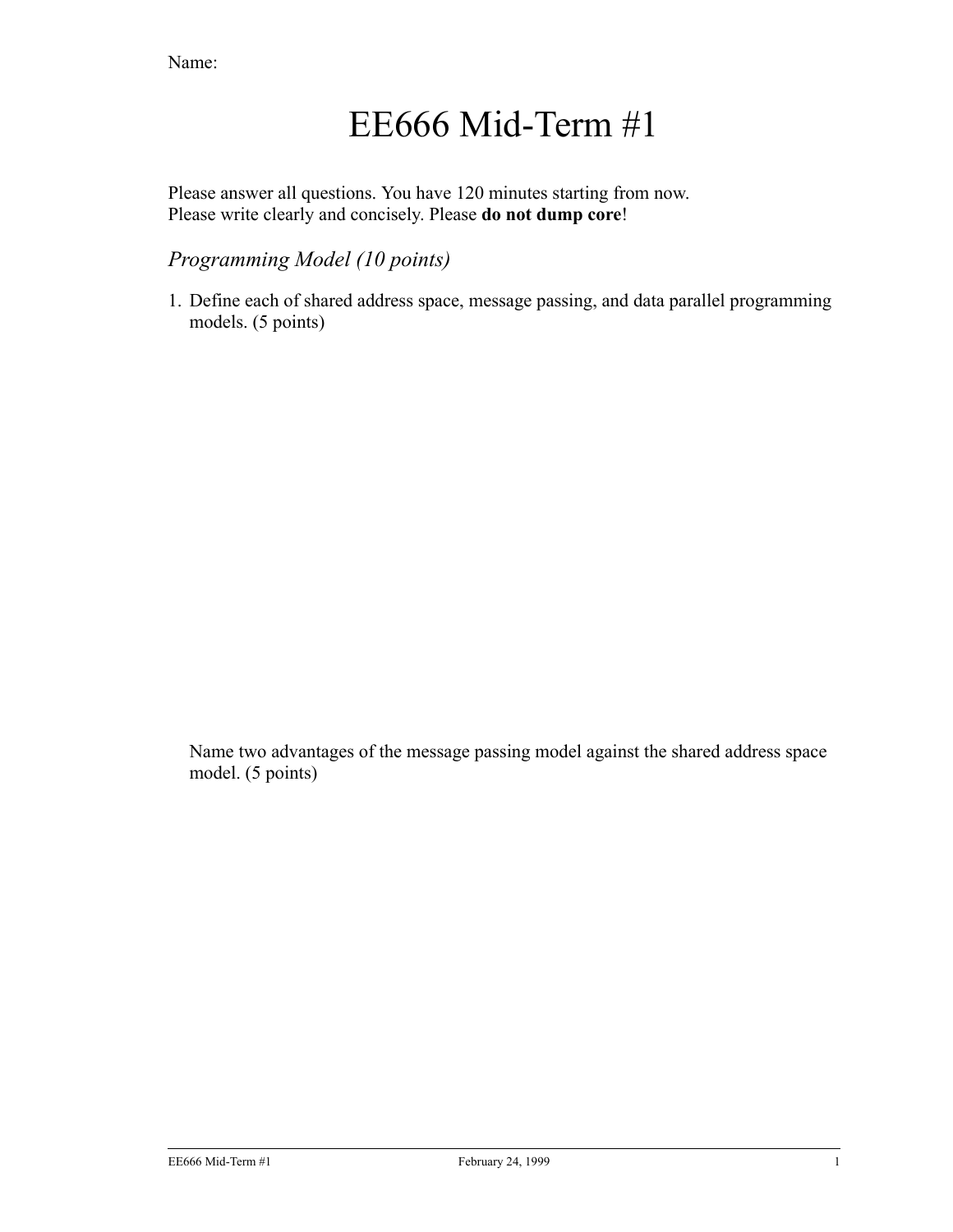# *Artifactual Communication (10 points)*

2. What is artifactual (a.k.a. useless) communication? Give four instances of artifactual communication in a shared-memory multiprocessor. (6 points)

For each of the above four instances, describe an architectural modification that would reduce the artifactual communication. (4 points)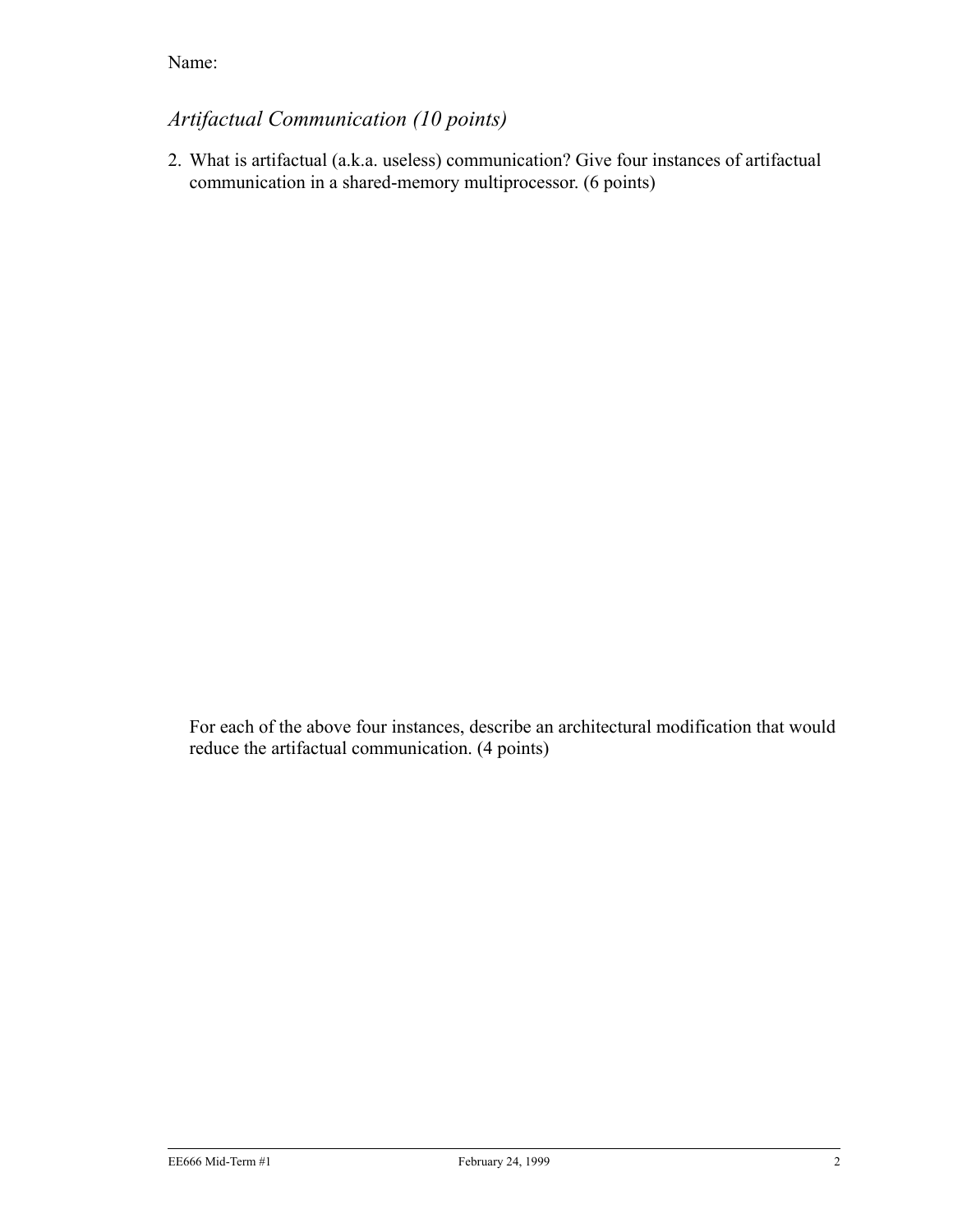#### *Synchronization (15 points)*

3. What is the base hardware requirement to implement Test&Set on a shared-memory multiprocessor? What is the base hardware requirement to implement MCS locks (queue-based locks in software)? Name three fundamental problems with Test&Set. (10 points)

Briefly describe Reactive Synchronization. (5 points)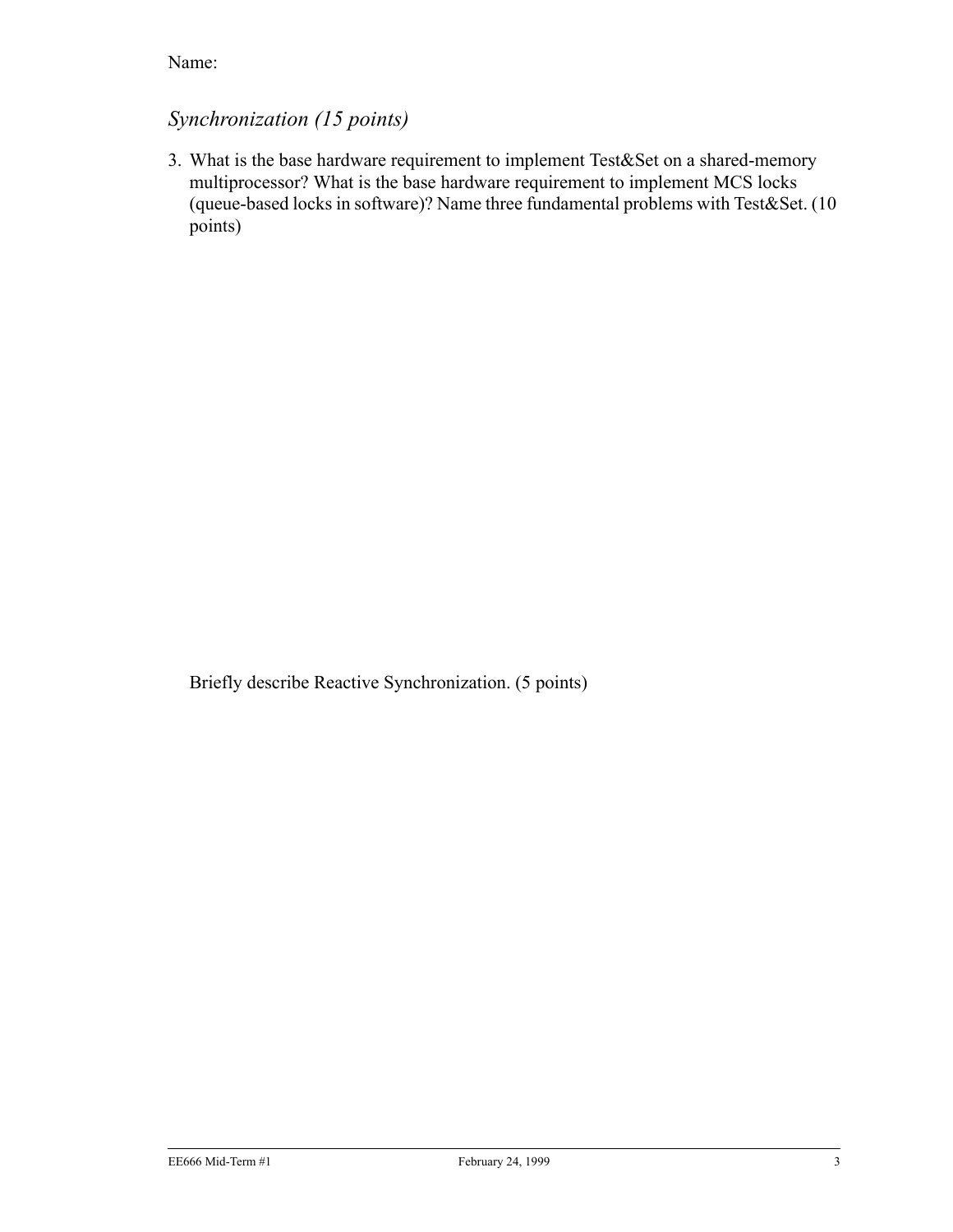#### *Cost-Effective Computing (10 points)*

4. You are kick-starting a computer architecture research project to design high-performance multiprocessors. You have WWT-II at your disposal which is parallel simulator of multiprocessors. You want to find out if it is a good idea to buy a multiprocessor or to buy a fancy uniprocessor for your simulation studies. Assume the cost of a Sun UltraEnterprise 450 SMP can be modeled according to  $cost_{SMP} = base_{SMP} + n * pro$ cessor + memory where base<sub>SMP</sub> is the base system cost (i.e., cabinet, memory bus backplane, etc.), n is the number of processors, processor is cost per processor, and memory is the cost for memory. Similarly, the cost of Sun Ultra60 uniprocessor workstation is  $cost_{Uni} = base_{Uni} + processor + memory$ . Assume the SMP and uniprocessor use the same processor and memory technology.

a) Assume a 300-MHz Ultra2 processor costs \$600 a piece and memory costs \$5 a Meg. Your simulations require 512Meg of memory and memory costs \$5 a Meg. Assume that base price for SMPs is \$30000 and for the fancy workstation is \$5000. How much should WWT-II speed up with two processors before it is worth buying an SMP? How about four processors? (5 points)

b) Assume that simulation typically exhibits large primary cache working sets; the software does not run well unless the primary working set fits in the cache. Assume the primary cache working set cache size for WWT-II is 1/100 of the memory size. Assume processors have a single-level cache of 2 Meg. Conjecture as to if WWT-II will meet the speedup requirement for part (a). (5 points)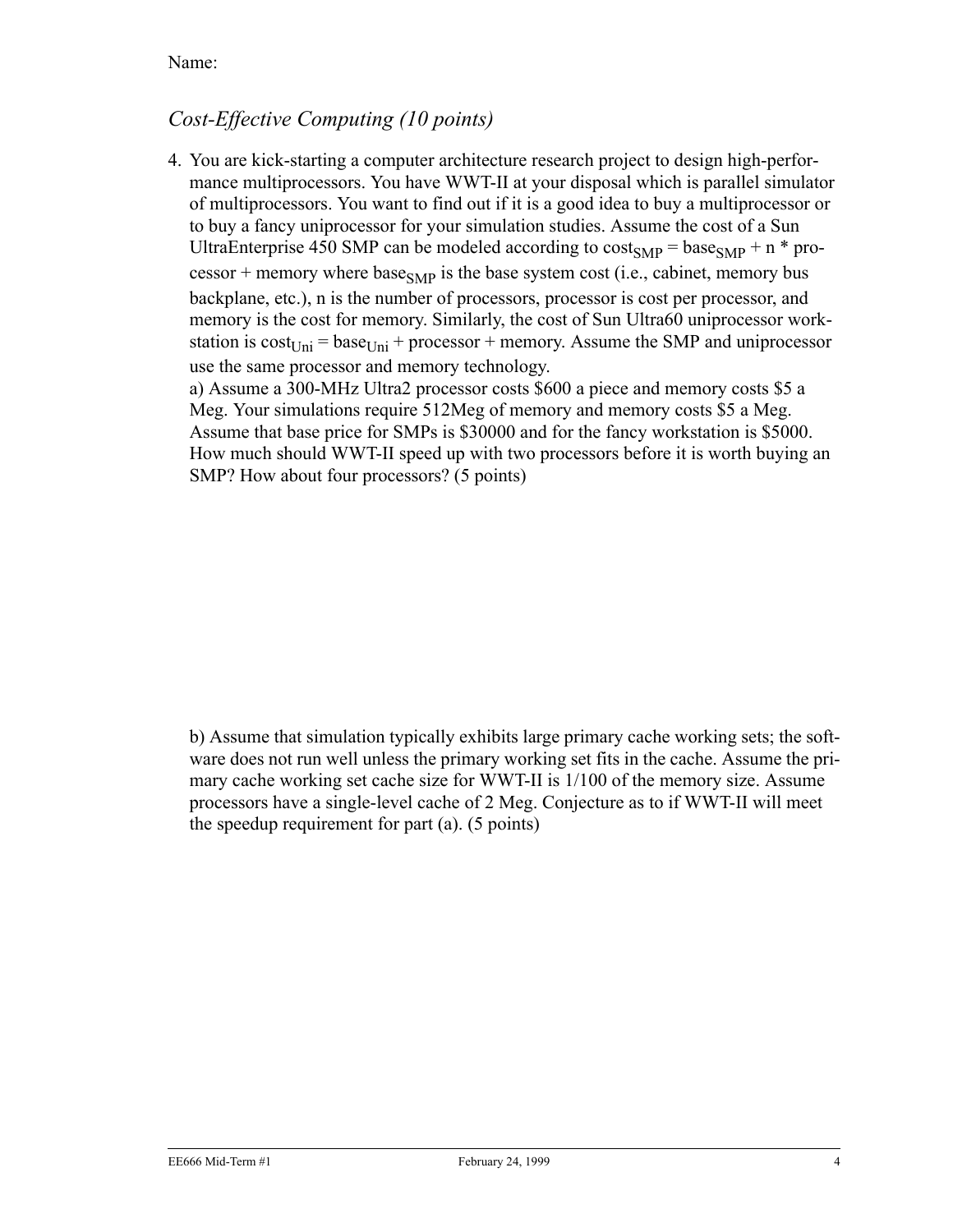# *Application Scaling Models (10 points)*

5. Communication-to-computation ratio is a useful metric when evaluating scalability of applications on multiprocessor platforms. The ratio is defined to be the time an application spends on average communicating (and therefore not performing computation) over the time it spends computing. Explain the impact of problem-size constrained scaling, memory-size constrained scaling, and time constrained scaling on communication-to-computation ratio.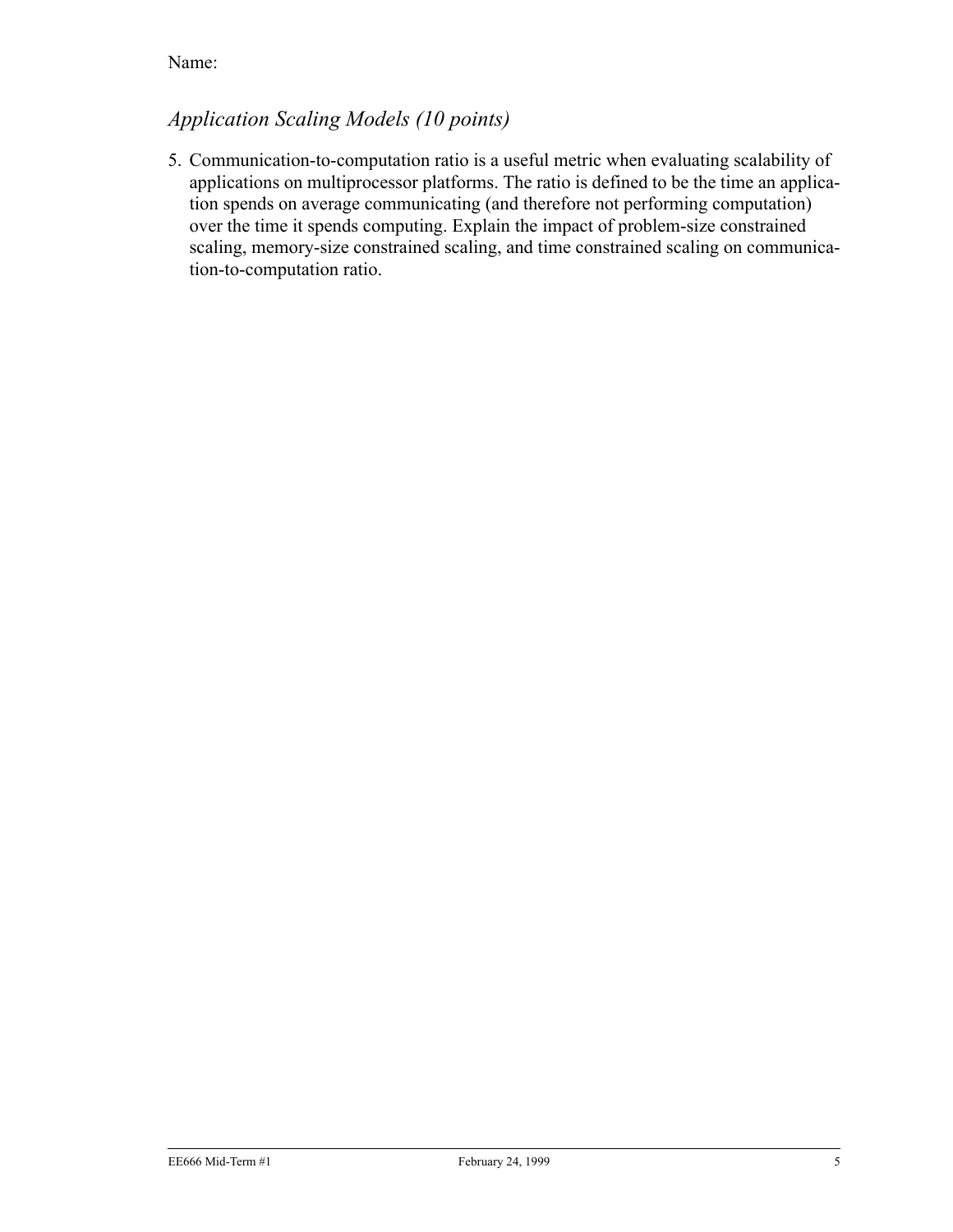#### *Snoopy FSM Design (20 points)*

6. Sun SPARC processors implement a write-invalidate coherence protocol for a writeback cache that includes all of the MOESI states. As you recall, M stands for modified or dirty, O stands for owner, E stands for exclusive copy, S stands for shared, and I stands for invalid. How would you implement SPARC's protocol using these states? Draw the FSM diagram consisting of the states. For each state, draw a complete set of transitions both from outside (due to processor-initiated events) and between states (due to both processor-initiated and bus-initiated events). For each transition, specify an initiating event/resulting event pair. Specify which of Inhibit and/or Shared bus lines are required for your design. Specify where in your FSM such lines are used and how. Use the following set of events:

PrRd— Processor reads PrWr— Processor writes BusRd— Bus read transaction BusRdX— Bus read exclusive (a.k.a read-and-invalidate) BusInv— Bus invalidate other copies BusCache— Bus cache-to-cache transfer BusWB— Bus writeback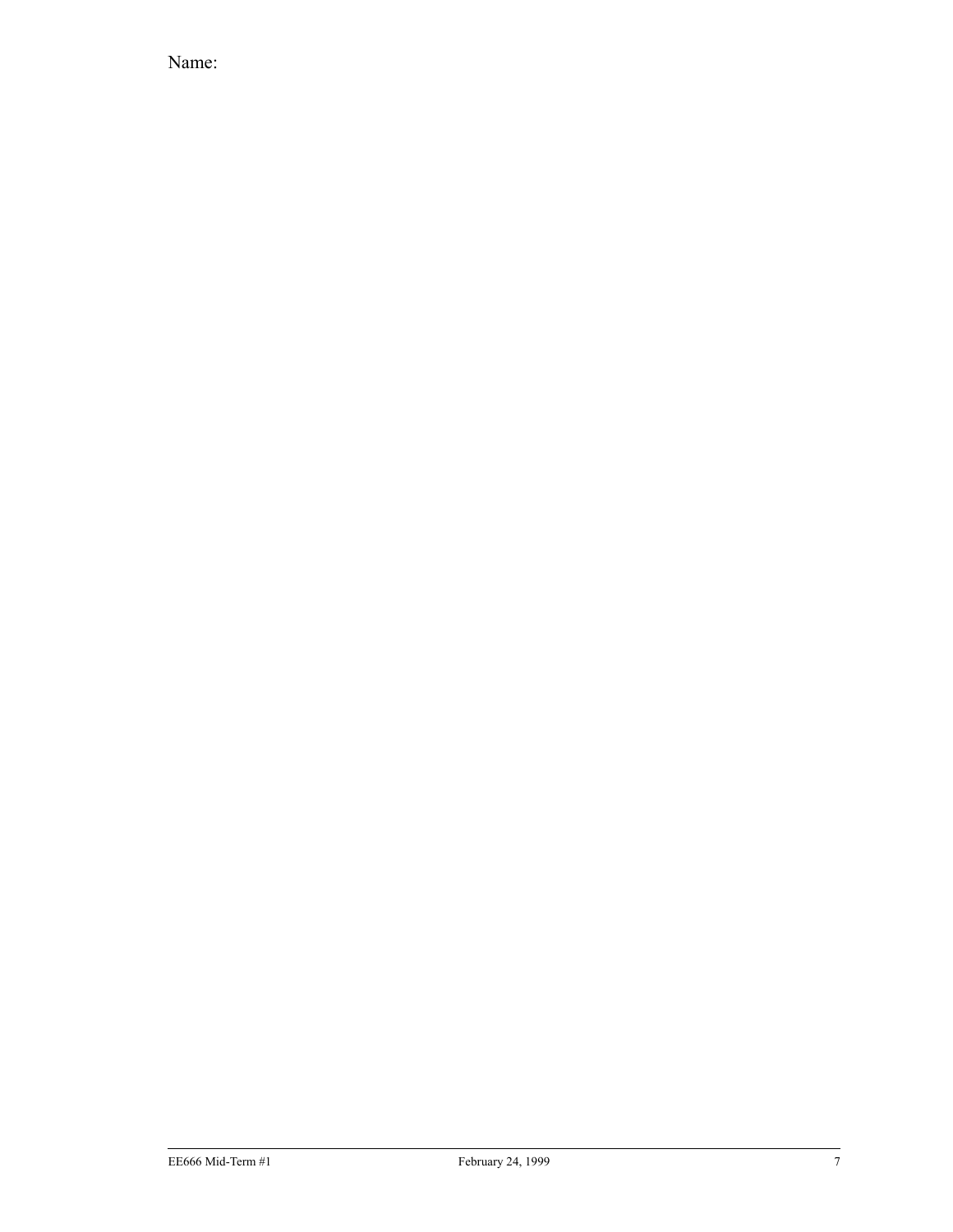# *Snoopy Protocol Flavors (10 points)*

7. What is a write-invalidate protocol? What is a write-update protocol? Name two advantages of write-invalidate protocols over write-update protocols. (5 points)

What type of sharing pattern in application would benefit from a write-invalidate protocol? What type of sharing pattern would benefit from a write-update protocol? (5 points)